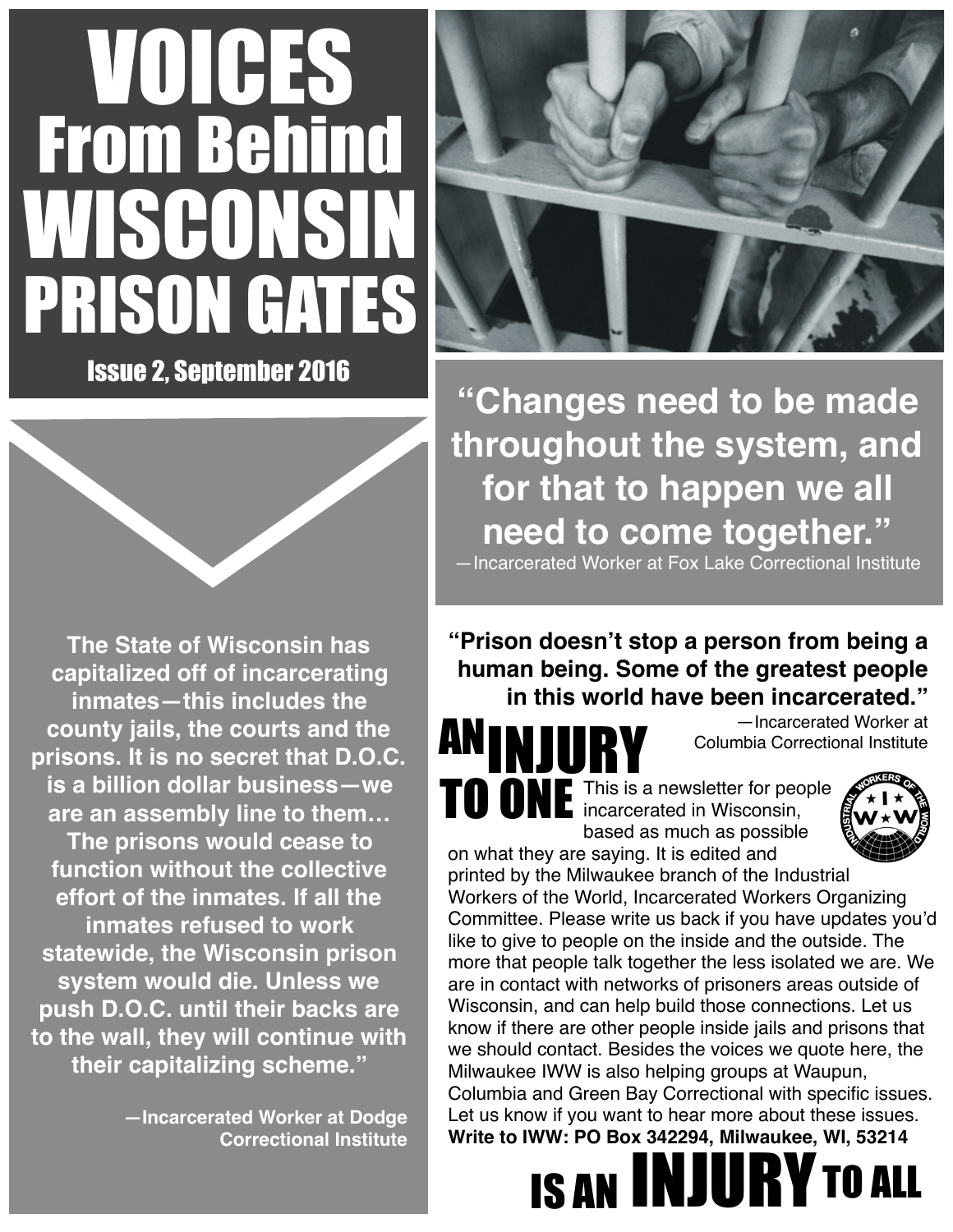**"Prison in Wisconsin is constructed to systematically break and destroy us mentally, emotionally, spiritually, morally, religiously, ethically, racially, socially!"**

—Incarcerated Worker at Wisconsin Secure Program Facility (Boscobel)

**"The masses have been conditioned to think that once that 'convicted felon' stamp has been applied to me, you, whoever, we're scum of the earth."**

—Incarcerated Worker at Wisconsin Secure Program Facility (Boscobel)

**"Not only do you provide a medium for inmates to voice their concerns, but to an unquestionable degree, you empower us to become responsible for our future. But most importantly, you raise the awareness of the public to those issues that has a tendency to make our life unique as a human experience."**

—Incarcerated Worker at Fox Lake Correctional Institute



## Against Prison Slavery Working Class Solidarity

#### **Voices from Fox Lake Correctional Institute:**

"The situation here at Fox lake is best compared to an accident looking for a place to happen. The water is bad. It contains both lead and copper in amounts that exceed the federal guidelines. The staff don't drink the water. They bring bottled water to work with them. The food is not much better. There are a lot of health issues here at Fox Lake, with some inmates experiencing various illnesses from cancers to heart issues."

"If they take your job, you have to wait 90 days before you can apply for another job, plus they make you stay in your room until 4:30 pm every day. And you are allowed one recreation period each day. So, to lose a job is to add insult to injury. So, some inmates have taken to brown nosing to keep their jobs."

"Another dilemma that we are faced with is how the DOC has, literally, thousands of inmates detained on allegations alone as the result of being charged with a crime, but once the charges have been exonerated the client is stuck serving a revocation without a conviction."

"As for the drinking water, I've just exhausted my administrative remedies and plan to file my suit after my release because the DOC has become so bogus that they outright deprive one of access to the courts, not caring any longer about lawsuits."

"We are not given enough meat as required, but rather a lot of soybeans, which leads me to believe that staff is stealing big time. They are always talking cut backs, but the only thing they are cutting back on is prisoner needs."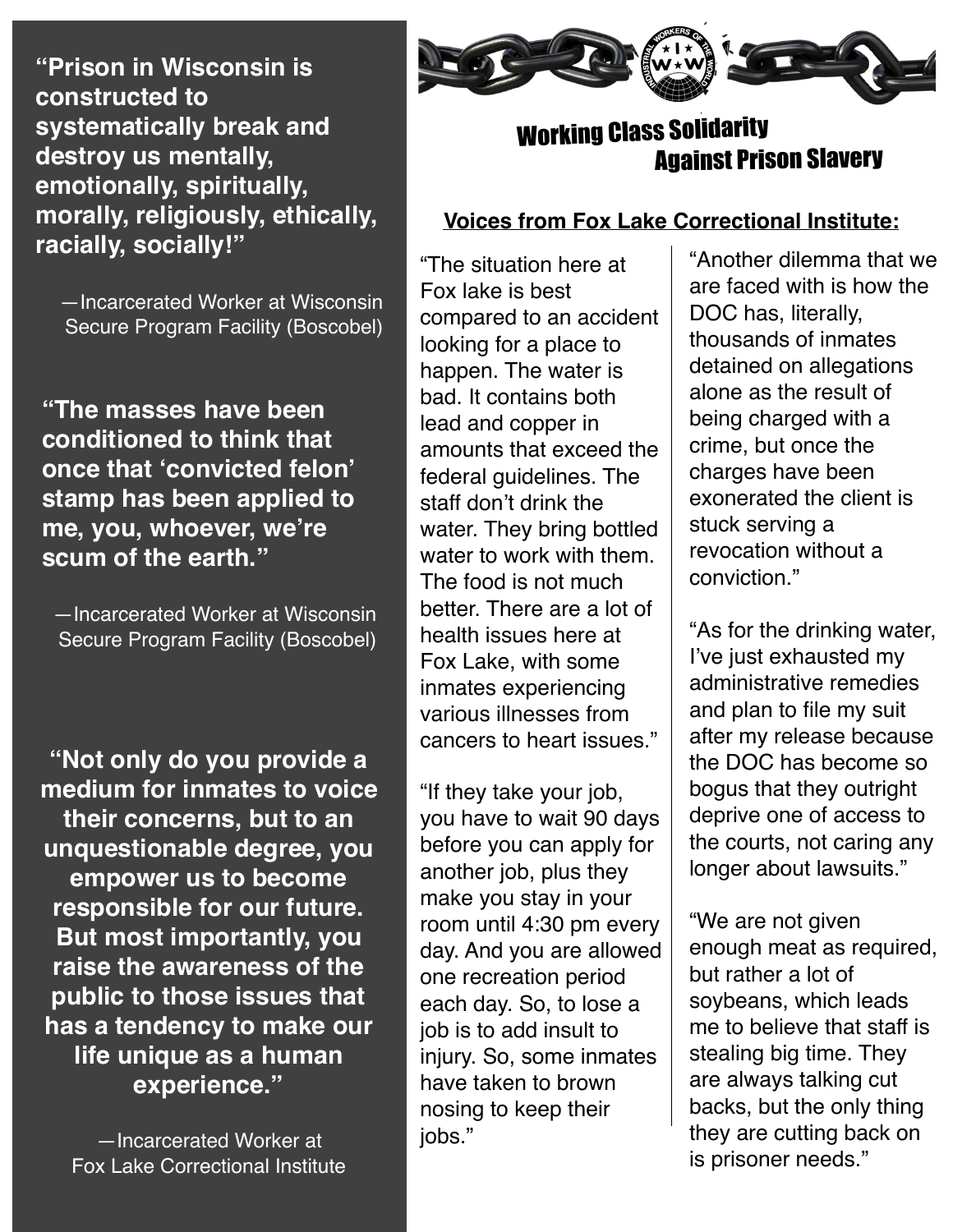**all that I've witnessed, experienced, lost, had done to me and will never regain."**

—Incarcerated Worker at Wisconsin Secure Program Facility (Boscobel)

**"Due to me being a transgender woman in prison my daily life can sometimes be hard to the point where I'd want to kill myself. I go through a lot of BS with the staff and some inmates with them calling me nasty derogatory names and discriminating against me…I've filed civil action lawsuits against the DOC and WSPF employees for inadequate mental health treatment/care, emotional distress, cruel and usual punishment, discrimination, retaliation, harassment, torture, sexual harassment, mental anguish, deliberate indifference."**

—Incarcerated Worker at Wisconsin Secure Program Facility (Boscobel)

### **"Words cannot express Voices from Waupun Correctional Institute:**

"If you notice, health care is a major problem! And remember, they're told to either stop giving that medical or try something else. Cheaper of course! I feel like a guinea pig!"

"Saturday and Sunday I got force fed. They stuck a tube up my nose and force fed me. I believe this retaliatory treatment will continue until they break us. But in order to break me its going to take more than putting tubes down my nose and sending guards to my cell to harass me.

"We've lost Tuesday and Wednesday visiting days. The visiting room is cold in the winter and hot in the summer. Our visitors are routinely harassed because a lot of the officers are unprofessional or have poor people skills. There's no reason for the visitors to be sweating on a visit when the officer part of the building is air conditioned."

"Administrative Confinement was a CONSTANT threat they used to discourage that stuff. So now everyone is either scared to blink, or they don't know what they've allowed themselves to conform to being mistreated."

"Lockdowns happen often here. They've only made the public aware of like 3 lockdowns since I been here —since 2004. Since 2014, December, there's been at least 9 lockdowns. It can last from 1-21 days, no inmate movement, including cell hall inmate workers. We don't get showers or phone usage."

"At one point we were told that we would be getting water in the bottle because the water in the building I work in was so and still is so bad that you can smell the metal in it."